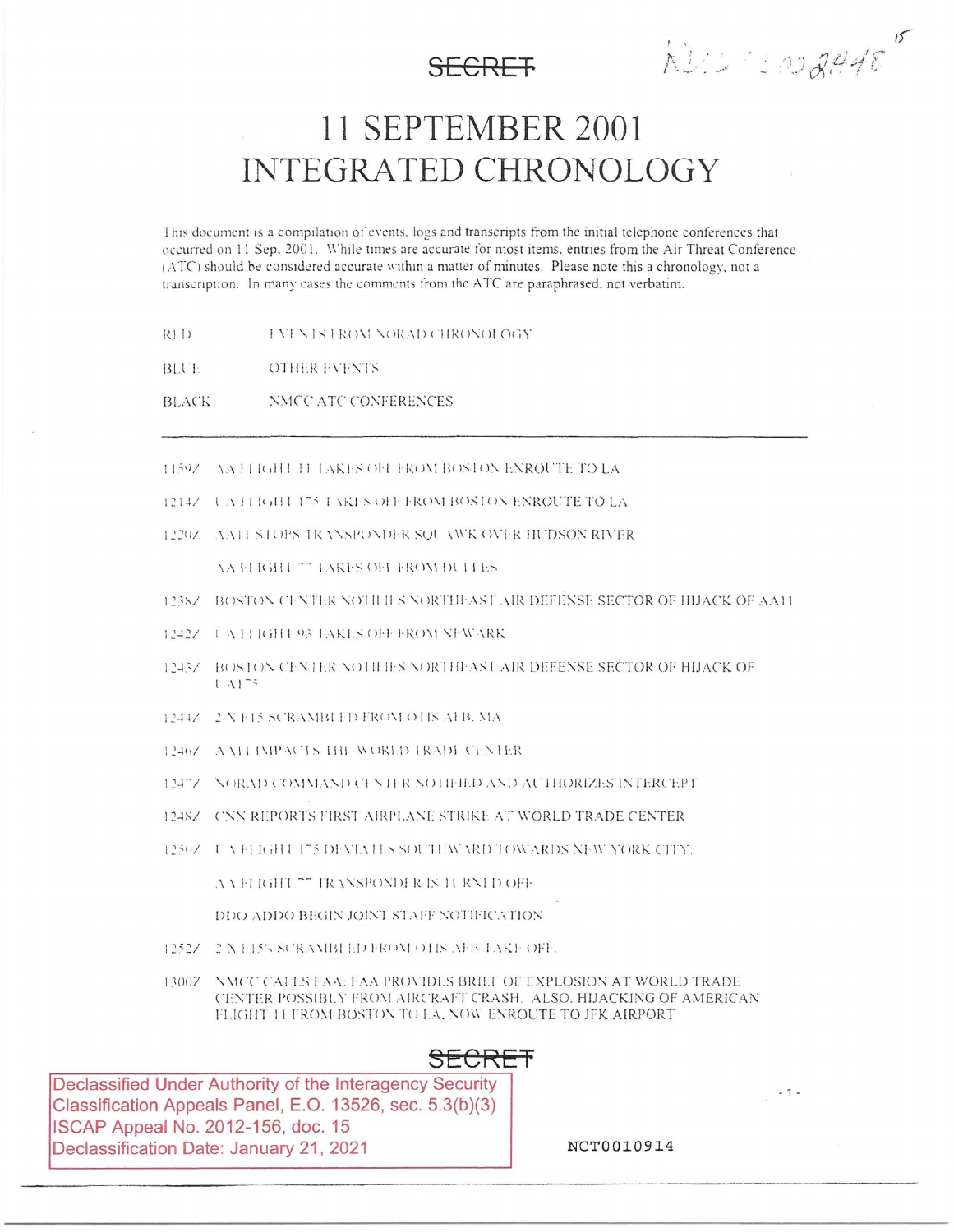1302Z CNN REPORTS SECOND EXPLOSION AT WORLD TRADE CENTER

**J34 REPORTS INITIATING ANTI-TERRORIST TEAM RECALL** 

- 1307Z ADDO, SOO, EA AND DDO CONFER ON NEED FOR SIGNIFICANT EVENT CONFERENCE. DDO DIRECTS CONFERENCE BE CONVENED
- 1315Z CIA CONVENES NOIWAN CONFERENCE: 767 CONFIRMED HIJACKED. DDO DELAYS SIGNIFICANT CONFERENCE.
- 1320Z ADDO DIRECTS INITIATION OF SIGNIFICANT EVENT CONFERENCE WITH CINCS AND SERVICES.
- 1321Z 2 N F15 FROM OTIS AFB ESTABLISH AIR CAP OVER NEW YORK CITY
- 1325Z DDO ENTERS SIGNIFICANT EVENT CONFERENCE.

DDO ASKS FOR FAA (NOT IN CONFERENCE)

JFCOM REPORTS CAT TEAM IS STOOD UP

AF REPORTS CAT TEAM IS STOOD UP

1333Z EA RELAYS NORAD REQUEST FOR AIR THREAT CONFERENCE TO DDO

NORAD PROVIDES UPDATE - 2 FIGHTERS AIRBORNE WITH 2 TANKERS

DDO CONCURS WITH NORAD REQUEST, DIRECTS TRANSITION TO ATC

NORAD REPORTS 1 MORE AIRCRAFT ENROUTE TO DC

- 1334Z SIGNIFICANT EVENT CONFERENCE DROPPED
- 1337Z NEADS LOSES RADAR CONTACT WITH AA<sup>22</sup> AS IT IMPACTS THE PENTAGON

AIR THREAT CONFERENCE INITIATED

- 1338Z EA POLLS CONFEREES VCJCS EXEC RESPONDS FOR VCJCS
- 1339Z DDO ENTERS ATC AND PROVIDES UPDATE OF AIR ATTACK ON US, POSSIBLE THREAT TO CONUS
- 1340Z NORAD UPDATE CONFLICTING REPORTS FROM FAA ON HIJACKS. ONE HIJACK A C OUT OF JFK ENROUTE TO DC 2 FIGHTERS SCRAMBLED FROM OTIS, AFB NO ASSESSMENT; CINCNORAD NOT DECLARING ADE NORAD RECOMMENDS RECONVENING WHEN MORE INFO IS AVAILABLE
- 1340Z UAELGHT 93 TRANSPONDER TURNED OFF
- 1341Z DDO BRIEFS EXPLOSION AT 5TH CORRIDOR OF THE PENTAGON

DDO DIRECTS CONFERENCE REMAIN UP. DIRECTS EA TO ADD SEC DEF TO **CONFERENCE** 

EA CONTACTS OSD CABLES, REQUESTS IMMEDIATE CONTACT WITH SECDEF

### SECRET

 $-2-$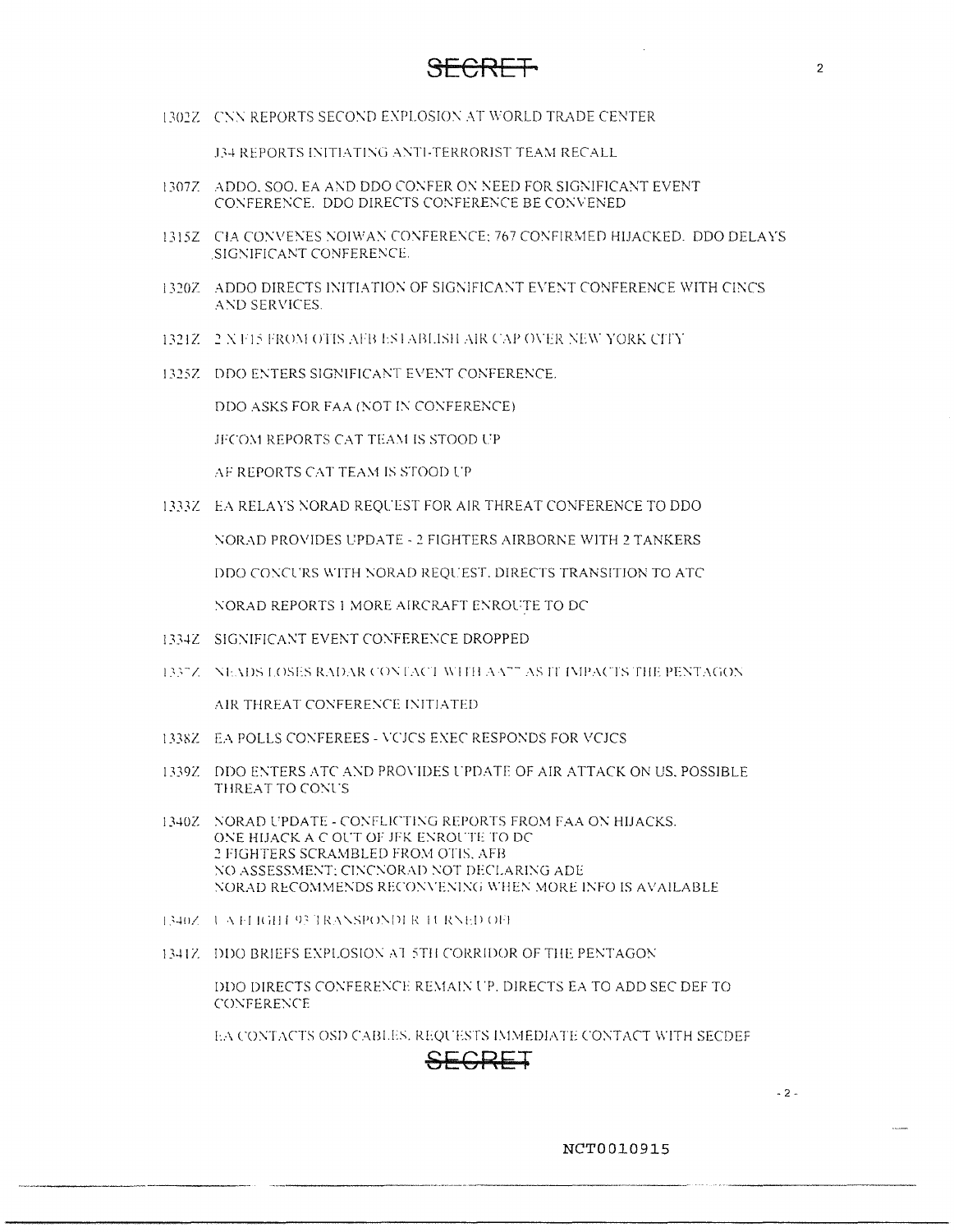**SECRET** <sup>3</sup>

1342Z VCJCS EXEC ASKS FOR CONFIRMATION ON PENTAGON EXPLOSION

EA REPORTS STILL WAITING ON SEC DEF

1343Z NIGHTHAWK ASKS PEOC FOR INSTRUCTIONS

PEOC INSTRUCTS NIGHTHAWK TO PREPARE TO EVACUATE VICE POTUS TO NAVAL. OBSERVATORY

NAOC SECONDARY REPORTS INITIATING EMERGENCY TAKE-OFF FROM ANDREWS .,\FB

1344Z VCJCS EXEC REPORTS HAVING BRIEFED THE CJCS VIA PHONE

PEOC INSTRUCTS NIGHTHAWK TO REMAIN ON ALERT POSTURE

NORAD UPDATE - POSSIBLE 4TH HIJACK IN PROGRESS DELTA FLIGHT 89 FROM BOSTON TO LAS VEGAS INDICATIONS FROM CON-R

NO RESPONSE FROM DDO - NORAD REPEATS

EA RESPONDS FOR DDO



1346Z - VCICS ARRIVES IN DDO'S OFFICE

EA REPORTS NO CONTACT WITH SHC DEF. QUERIES DDO ON ADDING DEP SEC DEF. DDO CONCURS

I: A CONTACTS OSD CABLES AND REQUESTS IMMEDIATE CONTACT WITH DEP SEC  $D \cdot F$ 

NORAD REQUESTS FAA BL ADDED TO CONFERENCE

1347Z DDO DIRECTS ADDING FAA TO CONFERENCE

PEOC ASKS IF THERE ARE ANY INDICATIONS OF OTHER HIJACKS IN PROGRESS

1348Z -- NORAD DROPS FROM CONFERENCE AND IS RE-ADDED.

NORAD UPDATE (SAME AS 1344Z).

I349Z FAA REPORTS DELTA FLIGHT 89 NOT FOLLOWING ITS FLIGHT PLAN ROUTE

CINCNORAD DIRECTS ALL AIR SOVERFIGNTY AIRCRAFT TO BATTLE STATIONS -**FUITY ARMED** 

: N. HOTROME ANGELY AFB, VATSTABLISH AIR CAP OVER WASHINGTON, DC

1350Z GINCNORAD REPEATS - DIRECTS ALL AIR SOVEREIGNTY AIRCRAFT TO BATTLE STATIONS - FULLY ARMED



- 3 -

**NCT00109J.6**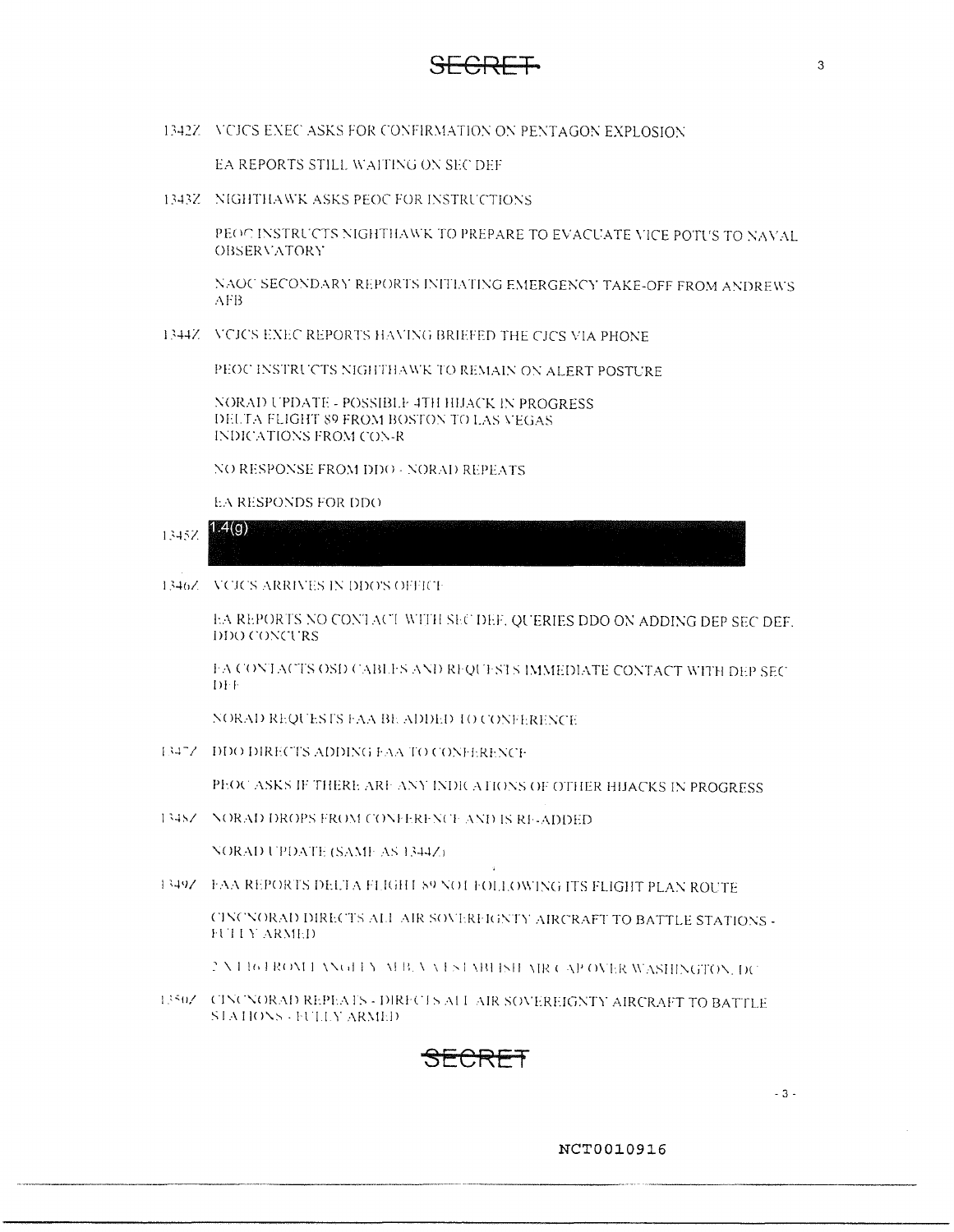## **SECRET** <sup>4</sup>

AFOPS ASKS FOR DIRECTION AND HEADING OF FLIGHT 89

- 1351Z CENTCOM REPORTS CAT TEAM IS STOOD UP
- I*]521* '-:ORAD UPDATE FLIGHT 89 MIGHT BE HEADING WEST TOWARD CHICAGO RECOMMENDS SEARS TOWER BE EVACUATED REPORTS ONLY LIMITED INFORMATION ON FLIGHT 89 IS AVAILABLE
- 1353Z NORAD REQUESTS FAA POLL ALL AC TO CONFIRM IF HIJACK IS IN PROGRESS AND TO HALT ALL FAA FLIGHT ACTIVITY

LA ATTEMPTING TO BRING FAA BACK INTO CONFERENCE

DDO ASKS IF FEMA IS IN THE CONFERENCE

**1.4(g)**  1354Z

**I:A ATTEMPTING TO BRING FEMA BACK INTO THE CONFERENCE** 

1355Z AFOPS REPORTS WHITE HOUSE HAS REQUESTED FIGHTER COVERAGE

NORAD REPORTS THEY WILL PROCESS WHITE HOUSE REQUEST AND PROVIDE ETA

1356Z EA CONFIRMS FEMA IS IN CONFERENCE

DDO RECOMMENDS FEMA EVACUATE CHICAGO [SEARS] TOWER

- 1358Z WHCA BREAKS INTO CONFERENCE TELLS DDO TO STAND-BY... COL ? FROM PEOC RELAYS REQUEST FROM STEVE HADLEY
	- FIGHTER ESCORTS FOR PRESIDENT
	- FIGHTER CAP OVER DC

DDO REPORTS NORAD IS WORKING FIGHTER CAP AND NMCC IS WORKING COOP DDO ASK FOR COORDINATION FOR AIR FORCE ONE FIGHTERS IN THIS CONFERENCE

13597 NORAD UPDATE - CINCNORAD ASSESSMENT OF CONCERN

I.-A GOES TO BOX, ADDO CONFIRMS. THEN HOLDS. BON IS NOT OPENED

1400Z NORAD REQUESTS CONFIRMATION THAT FAA IS IN THE CONFERENCE AND IS POLLING ALL AIRCRAFT TO TERMINAL POINT. WANTS LOCATION OF ALL  $\Lambda$ IRCRAFT THAT DO NOT RESPOND

DDO SAYS WE ARE ATTEMPTING TO GET FAA ON A SECOND LINE

PEOC UNDERSTANDS THERE IS A POSSIBLE INBOUND 25 MINUTES OUT: ASKS ABOUT ASSETS FROM ANDREWS AFB

DDO ASKS AFOPS FOR AN UPDATE

PEOC STATES A C IS A POSSIBLE UA FLIGHT

1403Z U A93 CRASHES NEAR SHANKSVILLE, PA



**NCT0010917** 

 $-4 -$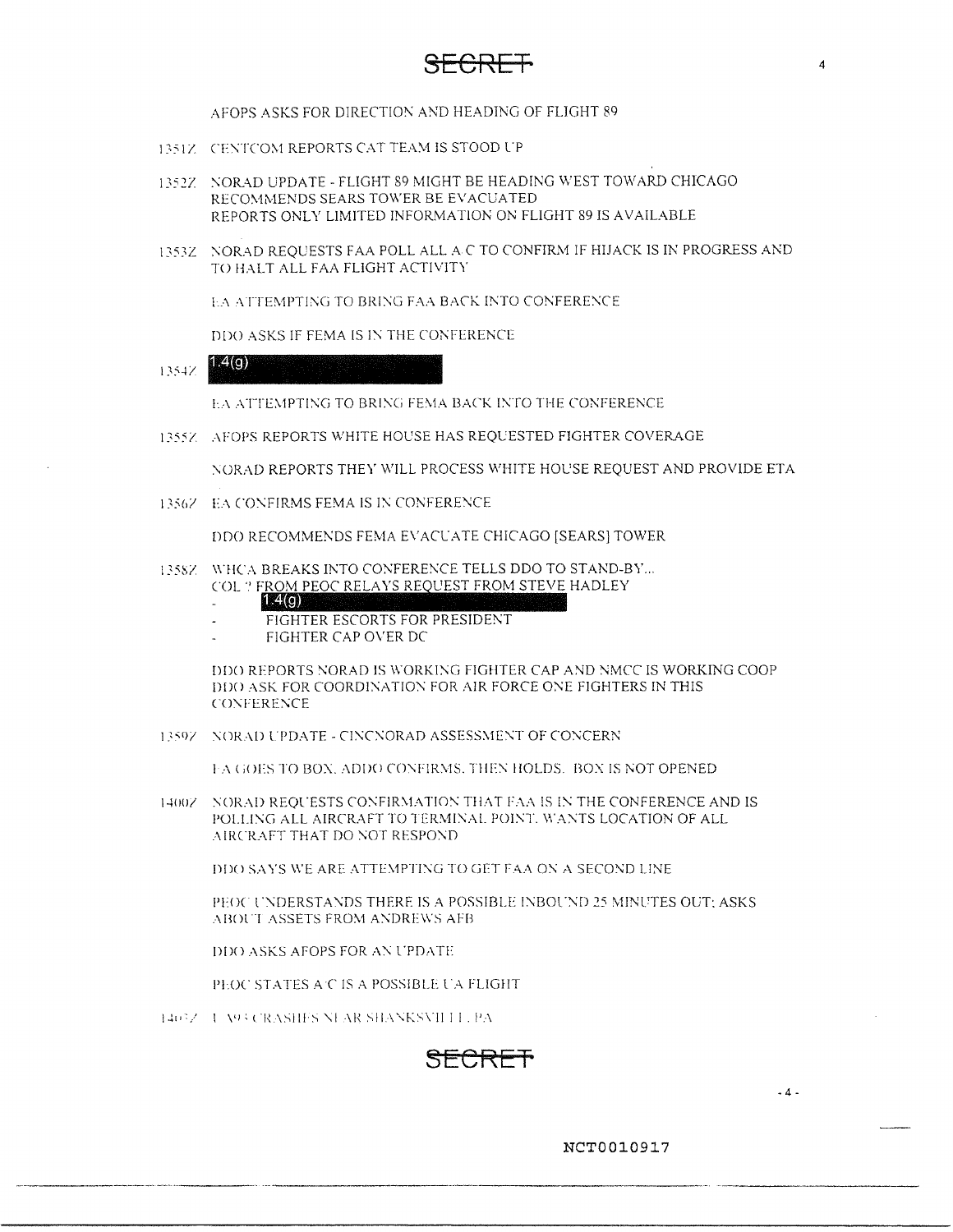- 1405Z AFOPS ASKS FOR AN UPDATE NO RESPONSE IN CONFERENCE
- 1406Z NORAD HAS NO INDICATIONS OF ANY HIJACK A C INBOUND TO DC

PEOC ASKS FOR UPDATE ON FIGHTER CAP FOR DC - DDO PASSES TO AFOPS -AFOPS PASSES TO NORAD

- 1407Z NORAD STATES THERE IS NO FURTHER UPDATE ON FIGHTERS FOR DC
- 1408Z AFOPS ASKS NORAD FOR AN UPDATE ON FIGHTERS FOR AIR FORCE 1
- 1409Z PEOC REPORTS THE JOC REPORTED UA FLIGHT 93 OUT OF PITTSBURG IS 20 MINUTES OUT

DDO ASKS AF FOR STATUS OF FIGHTERS

- 1410Z NORAD UPDATE 2 FIGHTERS AIRBORNE FROM ATLANTIC CITY ENROUTE TO DC
- 1411Z PEOC ASKS DDO TO CONFIRM INFORMATION ON FLIGHT 93
- 1412Z PEOC DIRECTS NAOC AIRBORNE

PEOC COL? STATES VICE POTUS HAS DIRECTED THAT FIGHTERS CAN CONFIRM A C IS HIJACKED A C THEY ARE CLEARED TO TAKE IT OUT

NAOC PRIMARY AND SECONDARY REPORT THEY ARE AIRBORNE AND IN **CONFERENCE** 

- 1414Z AFOPS ASKS FOR CONFIRMATION THAT AN A C HAS CRASHED SOUTH OF JONESTOWN, PA
- 1415Z EA CONFIRMS FAA IS IN CONFERENCE

DDO STATES VCJCS WANTS TO KNOW WHO IS CONTROLLING FIGHTER A C OVER  $D$ 

FAA RESPONDS - WASHINGTON CENTER SHOULD BE CONTROLLING FIGHTER A C

1416Z PFOC CONFIRMS AGAIN THAT VICE POTUS HAS CLEARED AF A C TO ENGAGE ANY A C INBOUND TO DC WITHOUT AUTHORIZATION

PEOC ASKS TO CONFIRM A C IS 10 MILES OUT - NO RESPONSE

- 141"Z AFOPS ASKED TO DETERMINE IF THEY SHOULD PROVIDE ESCORT FOR AIR FORCE
- 14187 DDO TELLS PEOC UA93 IS REPORTED CRASHED IN PA. PEOC STATES VICE POTUS WANTS TO KNOW IF IT IS A RESULT OF FIGHTER ENGAGEMENT.

DDO ASKS NORAD TO CONFIRM HOW A C WENT DOWN

NORAD HAS NO INFO ON ENGAGEMENT

**FAA HAS NO INFO** 

 $\mathbf{I}$ 

1419Z DDO ASKS AFOPS TO CONFIRM WHO HAS CONTROL OF A C OVER DC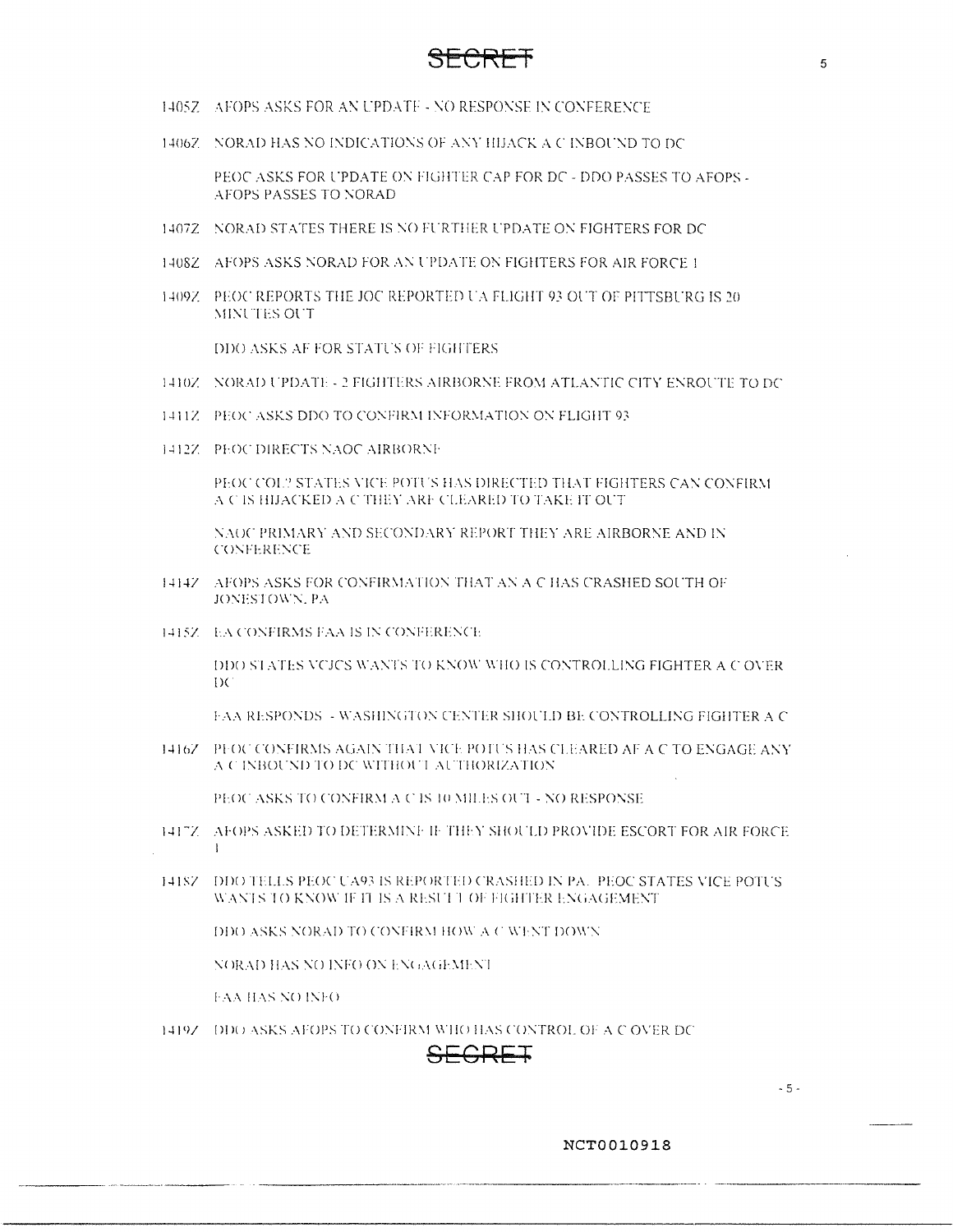

NORAD STATES CON-R HAS CONTROL OVER A C OVER DC

1423Z PEOC ASKS FOR CONFIRMATION OF ESCORT INTERCEPT OF AIR FORCE 1.

SR CONTROLLER STATES DOD HAS DIRECTED FORCE PROTECTION LEVEL D.

- 1424Z DDO ASKS AGAIN IF FIGHTERS HAVE INTERCEPTED AIR FORCE 1 NORAD SAYS STAND BY.
- 1425Z : NORAD ASKS FOR CLARIFICATION ON FORCE PROTECTION LEVEL D.

DDO CONFIRMS FORCE PROTECTION LEVEL D WORLD-WIDE

- 1426Z FAA REPORTS THEY THINK A C THAT CRASHED IN PA IS A MILITARY A C CALLSIGN GOPHER 06
- l-l27Z PEOC ASK FOR L'PDATE 0\ FIGHTERS

PEOC REPORTS RECEIVING THREATS AGAINST AIR FORCE 1

DDO CONFIRMS NATURE OF THREAT WITH PEOC

FAA CLARIFIES EARLIER REPORT ON GOPHER 06: FAA REPORTS GOPHER 06 IS THE A C THAT REPORTED THE CRASH OF WHAT APPEARS TO BE A COMMERCIAL AIRLINER NE OF CAMP DAVID

- 1428Z FAA PASSES LAT LONG OF FOR CRASH OF 3951N 7886W. ADDS THAT GOPHER 06 WILL REMAIN ON STATION FOR 30 MINUTES.
- 1430Z PEOC ASKS IF AIRLINER IS UA93

DDO BREAKS IN PASSES TO NORAD THAT THE VCJCS WANTS THEM TO FACILITATE THE CJCS's RETURN TO DC

PEOC ASKS IF THE VCJCS IN IN THE CONFERENCE

STEVE HADLEY ASKS FOR GEN MEYERS - DDO REPLIES FOR VCJCS

HADLEY WANTS TO GET WORD TO VCJCS THAT THERE IS AN AIRCRAFT 5 MILES OUT AND THAT THE VP's GUIDANCE IS TO TAKE IT OUT

1431Z PEOC ASKS IF THE FAA IS TRACKING THAT AIRCRAFT

DDO ASKS FAA IF THEY ARE TRACKING THAT AIRCRAFT

HADLEY CONFIRMS AGAIN THAT THE VP HAS DIRECTED THAT IF THE AIRCRAFT LOOKS THREATENING IT NEEDS TO BE TAKEN OUT

DDO CONFIRMS MESSAGE

HADLEY ADDS THAT ANY INFORMATION ABOUT THE A C THAT CAN BE GATHERED BEFORE YOU HAVE TO TAKE IT OUT. WOULD BE USEFUL.

1432Z DDO ASKS HADLEY TO CONFIRM HIS ID

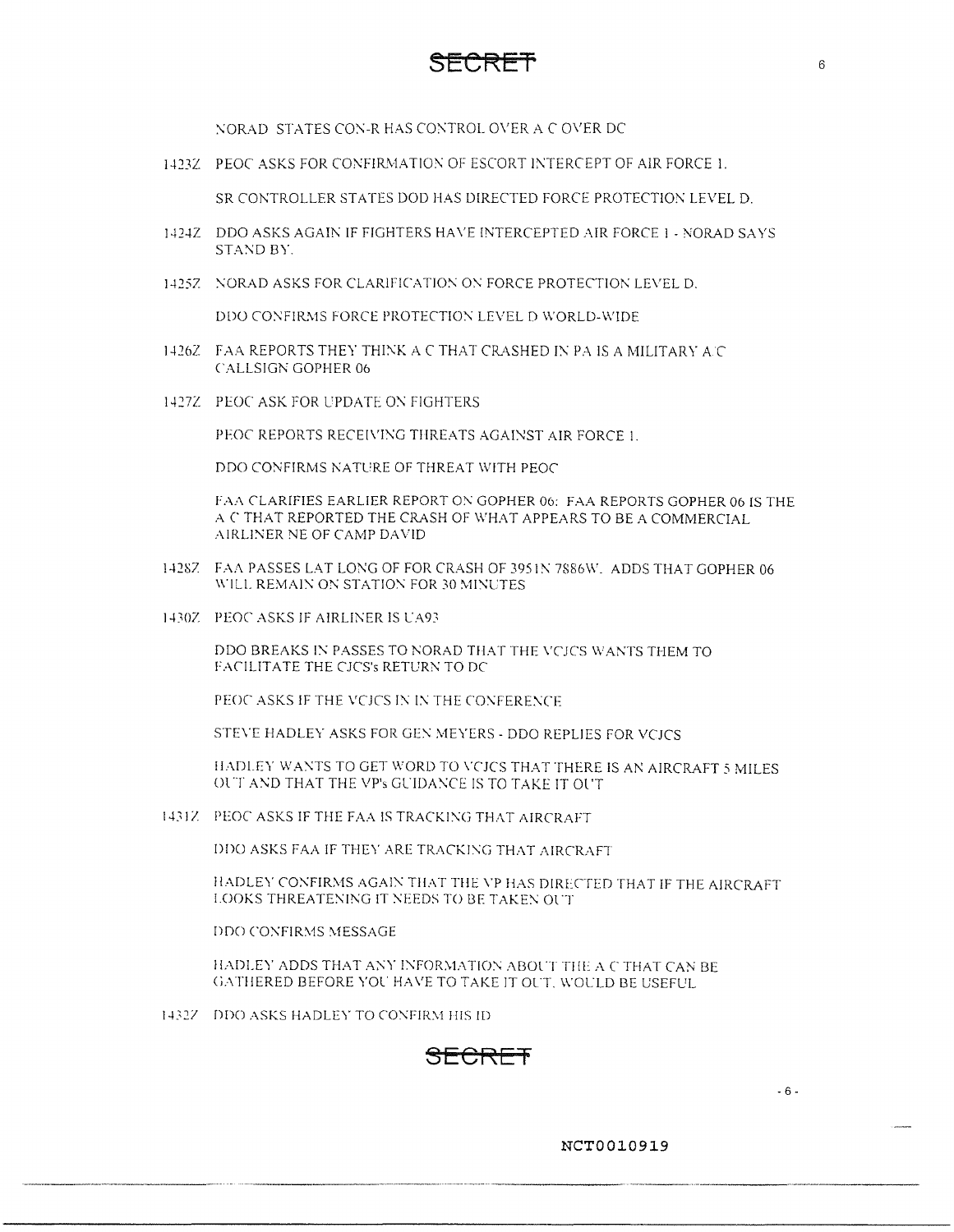### **SECRET** 7

PEOC CONFIRMS THE CALLER IS MR HADLEY FROM THE NSC

PEOC ASKS IF THE VCJCS IS IN THE CONFERENCE, DDO CONFIRMS HE IS

SEC DEF JOINS CONFERENCE - HADLEY REPEATS THE VP's GUIDANCE THEN ASKS IF THE VCJCS WANTS TO SPEAK WITH THE VP

1433Z VCJCS TELLS HADLEY THAT THE SEC DEF WOULD LIKE TO SPEAK WITH THE VP

FAA ATTEMPTS TO PASS COORDINATE FOR THE CRASH SITE AGAIN - NO RESPONSE

PEOC SAYS STAND BY FOR THE VP.

1434Z VP TELLS SEC DEF HE HAS BEEN IN CONTACT WITH THE PRESIDENT AND ASKS THE SEC DEF IF HE HAS SPOKEN WITH HIM

SEC DEF SAYS HE HAS NOT SPOKEN WITH HIM SINCE JUST AFTER THE PLANE CRASHED INTO THE PENTAGON

\'P SAYS THE PRESIDE\T IS GOI\G TO RELOCATE. STATES THEY HAVE RECEIVED AN ANONYMOUS PHONE CALL THAT ANGEL (AF1) IS THE NEXT TARGET. VP SAYS 11 HE ASSUMES THE APPROPRIATE STEPS HAVE BEEN TAKEN TO PROVIDE PROTECTION FOR AFI.

SEC DEF STATES THAT IS TRUE.

\·p ASKS IF FORCES ARE O\' A HEIGHTE:\ED STATE OF ALERT- SEC DEF CONFIR!v1S

1435Z VP CONFIRMS HE HAS HAD THREE REPORTS OF A/C APPROACHING DC AND REITERATES HIS INSTRUCTIONS TO TAKE THEM OUT

SEC DEF ASKS WHO THOSE INSTRUCTIONS WERE GIVEN TO (SEC DEF ENTERED THE CONFERENCE PRIOR TO GETTING A BRIEF FROM THE DDO).

\"I' SAYS !\STRl.CT!O'\S \\.ERF REL:\ YED FROM PEOC TO THE OPERATIONS CENTER AND AIR FORCE

SEC DEF ASKS VP IF WE HAVE AIRCRAFT UP THAT HAVE THOSE INSTRUCTIONS

\'P SAYS HE L.:\DERSTA>,:DS \\'E DO. A:---:D THAT THEY HAYE ALREADY TAKEN OUT *:\* COL 'PLE A C

1436Z SEC DEF SAYS WE CANNOT CONFIRM THAT. ADDS THAT WE KNOW AN AIRCRAFT IS DOWN. BUT THERE IS NO PILOT REPORT THAT THEY DID IT

SEC DEF ADDS THAT THE ONE IS DOWN NE OF CAMP DAVID

**VP BREAKS CONVERSATION TO TALK TO POTUS...** 

FAA PASSES THAT AN AIRCRAFT THAT IS SUPPOSED TO LINK UP WITH AF1 IS NOT UNDER ATC CONTROL FROM JACKSONVILLE CONTROL

143SZ : NORAD UPDATE - CONFIRMS 2 FIGHTERS. E3 AND TANKER ARE OVERHEAD OF DC.



**NCT0010920** 

- 7 -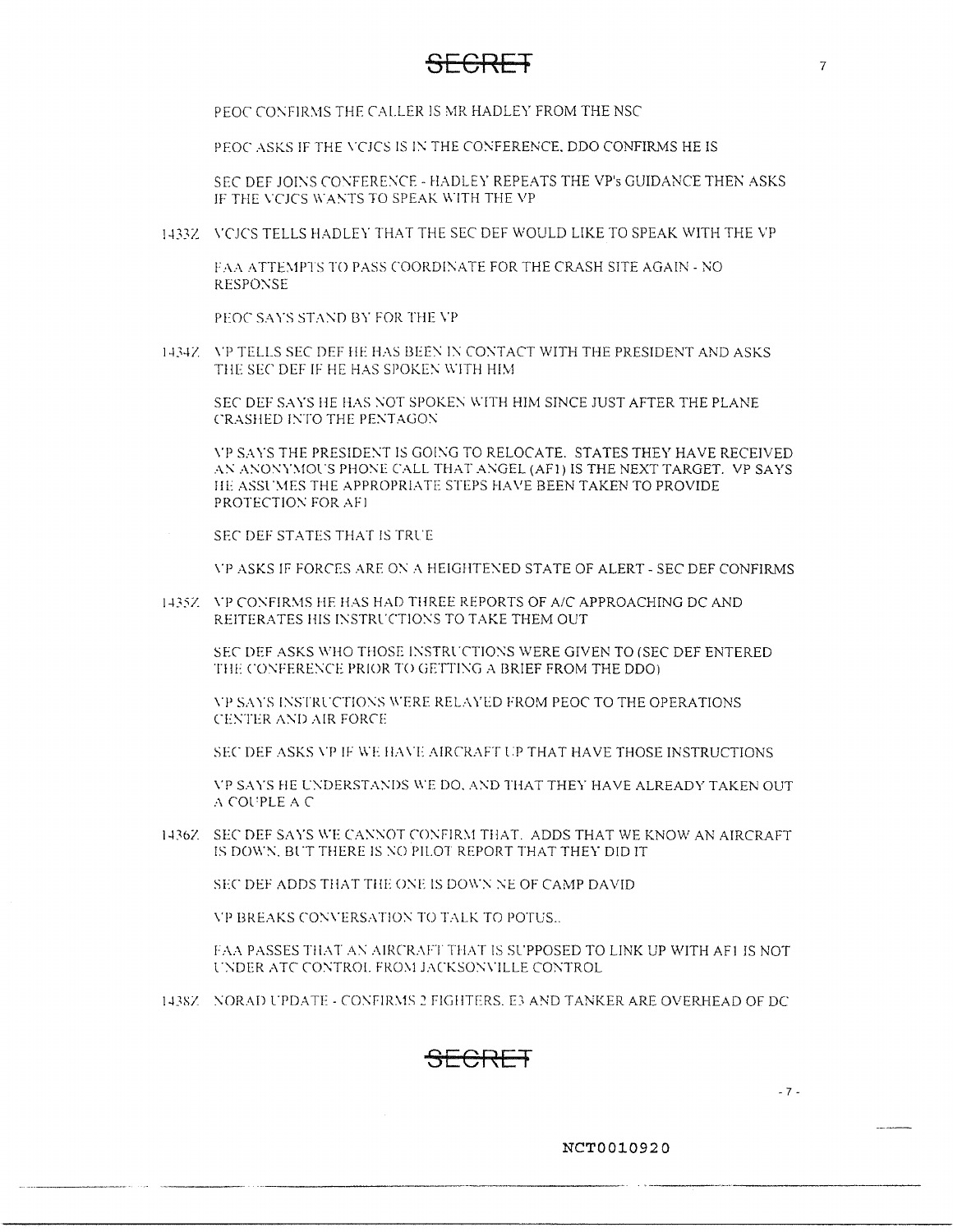

PHONE CUTS OVER TO ADDO LINE - DISCUSSION ON PREPPING 222 FOR DEFCON CHANGE

1440Z DDO INJECTS SEC DEF DECISION TO GO TO WORLDWIDE DEFCON 3. PREPARED TO GO TO 2. ASKS FOR ACKNOWLEDGEMENTS.

AF OPS ACKS. THEN EA BREAKS IN TO BEGIN POLLING

VP RE-ENTERS CONFERENCE

1441Z VP TELLS SEC DEF THE PRESIDENT WOULD LIKE TO HEAR FROM HIM. WANTS STATUS OF F.ORCES, LOCATION HE CAN GO TO, AND INFORMATION ONA/C INTERCEPTS

SEC DEF STATES VP IS APPARENTLY IN A SVTC THAT DOES NOT COME INTO THE  $NMCC$ 

**VP EXPRESSES HIS DISBELIEF** 

SEC DEF TELLS VP HE IS RECOMMENDING DEFCON 3

\'P TELLS SEC DEF HE SHOL'LD CO?\'FER WITH POTUS AND LET HIM MAKE DECISION. ADDS THAT HE AGREES

SEC DEF TELLS VP HE WILL PUT SOME NOTES TOGETHER AND CALL THE POTUS SHORTLY, THEN ASKS THE VP WHERE HE IS

\"P STATES HE IS IN THE PEOC

SEC DEF SAYS HE IS ASKING DEP SEC DEF TO GO TO AN ALTERNATE SITE

- 14432 DDO DIRECTS CONFEREES TO WAIT ON IMPLEMENTING DEFCON 3
- 1446Z DDO RE-ISSUES DEFCON 3 DECLARATION. DEFCON 3 IS DECLARED BY THE VCJCS AT 1046 EDT
- 1447Z NORAD UPDATE: 2 FIGHTERS OUT OF ELLINGTON FIELD, TX ENROUTE TO ESCORT AF1, ETA PENDING.
- 1449Z PEOC DIRECTS VENUS 7 TO DIVERT TO BARKSDALE AFB.
- 1452Z DDO INFORMS CONFEREES THAT EAM CHANGING THE DEFCON LEVEL WAS JUST RELEASED.

DDO REPEATS DEFCON INFORMATION

- 1453Z FAA ASKS DDO TO REPEAT DEFCON INFORMATION.
- 1455Z PEOC ASKS FOR CONFIRMATION ON THE FINAL STATUS OF UA93. NEED TO KNOW IF IT IS THE RESULT OF A FIGHTER ENGAGEMENT.

DDO STATES HE CANNOT CONFIRM. ASKS NORAD.

\'ORAD STATES THERE IS '.\O PILOT REPORT OF A:\ E:-.:GAGEMENT. NORAD CONTINUES ON TO PROVIDE AN UPDATE ON FIGHTERS FOR DC AIRCAP AND AF1 ESCORT

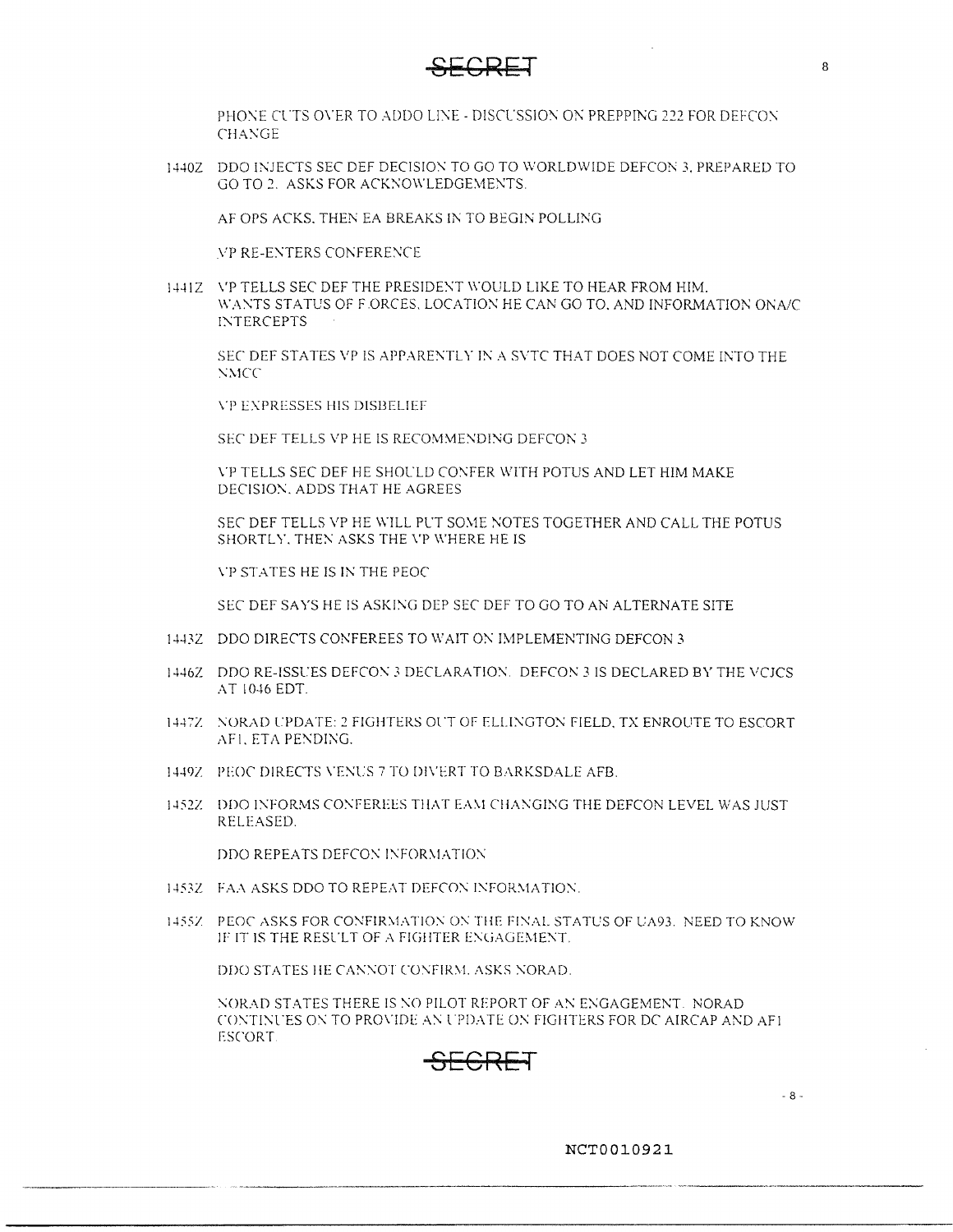### $\overline{\overline{\bigcirc}}$   $\overline{\overline{\bigcirc}}$

1458Z FAA STATES THEY HAVE AN A C CALLSIGN VENUS 7 [SENEX] REQUESTING CLEARANCE.

DDO STATES IF THE AIRCRAFT IS VENUS 7 IT IS CLEARED.

1459Z PEOC ASKS FOR FIGHTER INTERCEPT TIME WITH AFT.

NORAD STATES TIME IS UNAVAILABLE.

DDO ASKS FOR LOCATION OF AFT

- 1500Z NORAD PROVIDES A LAT LONG FOR AFI [3117N 08891W?]
- 1501Z FAA STATES SAM 500049 DEPARTED WITHOUT AUTHORIZATION

VENUS CONTROL CONFIRMS FLIGHT IS VENUS 7

DDO ASKS IF THERE ARE ANY UNKNOWN TRACKS IN VICINITY OF DC.

NORAD STATES THEY ARE TRACKING ONE A C OFF THE EAST COAST NOT APPROACHING DC, OTIS FIGHTERS ARE MOVING TO INTERCEPT.

15027 NORAD PROVIDES AT LAT LONG FOR THE TRACK [4102N 06728W] OFF THE COAST OF MA

FAA ASKS NORAD TO CONFIRM THEY HAVE AIRCRAFT CIRCLING DC AT A FLIGHT LEVEL OF 2300 FT.

NORAD CONFIRMS THEY HAVE A C CIRCLING DC AT 2200 FT.

NORAD PROVIDES HEADING DISTANCE OF A C 070 120 MILES FROM CAPE COD.

DDO ASK NORAD TO CONFIRM THERE IS STILL AN AIRCAP OVER DC.

**NORAD CONFIRMS** 

DDO ASK NORAD FOR AN ESTIMATED TIME THAT A C WILL PUT EYES ON THE U/I TRACK

NORAD STATES THEY ARE WORKING ON AN ETA.

NORAD ASKS IF THERE IS A SCRAMBLE CODE FOR NORAD A C.

**NORAD STATES STAND-BY** 

FAA ASKS AFOPS IF THERE IS A SCRAMBLE CODE FOR THEIR A/C.

AFOPS PASSES TO NORAD

NORAD ASKS FAA TO EXPLAIN WHAT A SCRAMBLE CODE IS.

FAA CLARIFIES THAT THEY NEED A BEACON CODE FOR AF A C.

NORAD STATES THEY WILL QUERY FOR THE MODE III CODES.



 $-9 -$